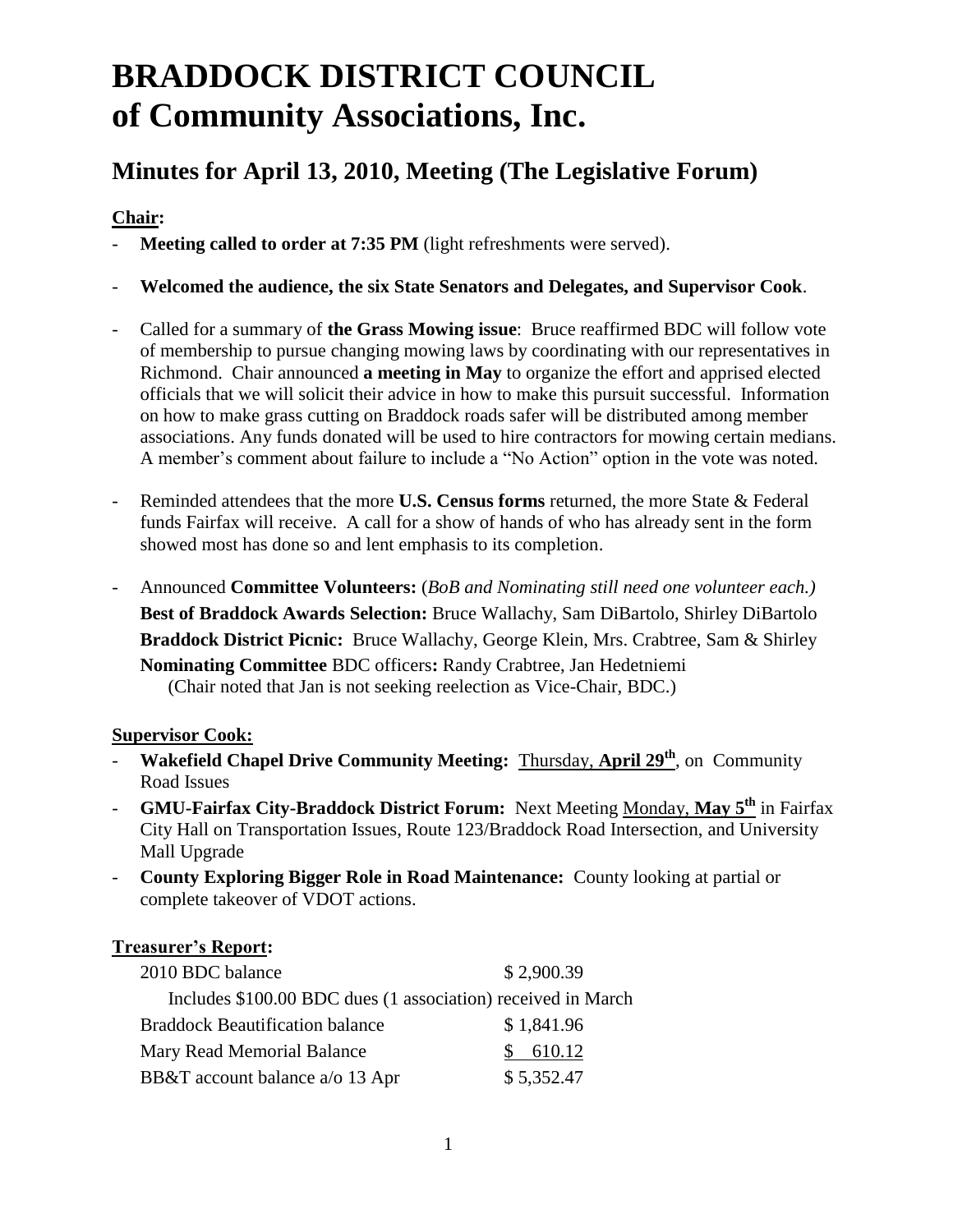# **Future Events**:

**BDC Meeting:** Tuesday, May 11<sup>th</sup>, at 7:30 PM in Braddock Hall **BDC Elections,** Tuesday, **June 8th, at BDC Meeting BOB Awards Announcements,** Tuesday, **June 8th, at BDC Meeting Braddock Picnic and BOB Awards, Tuesday, July 13<sup>th</sup>** 

#### **The Legislative Forum**

Invited speakers addressed many topics and participated in responding to many audience questions. (See the attachment for more details.)

# **Meeting adjourned at 9:35 PM** (43 attendees and guests)

| Submitted by:         | Approved by:         |
|-----------------------|----------------------|
| <b>Bruce Wallachy</b> | <b>Bill Barfield</b> |
| Secretary, BDC        | Chairman, BDC        |
|                       | 19 April 2010        |

**Attachment**: Legislative Forum invited speakers and topics addressed